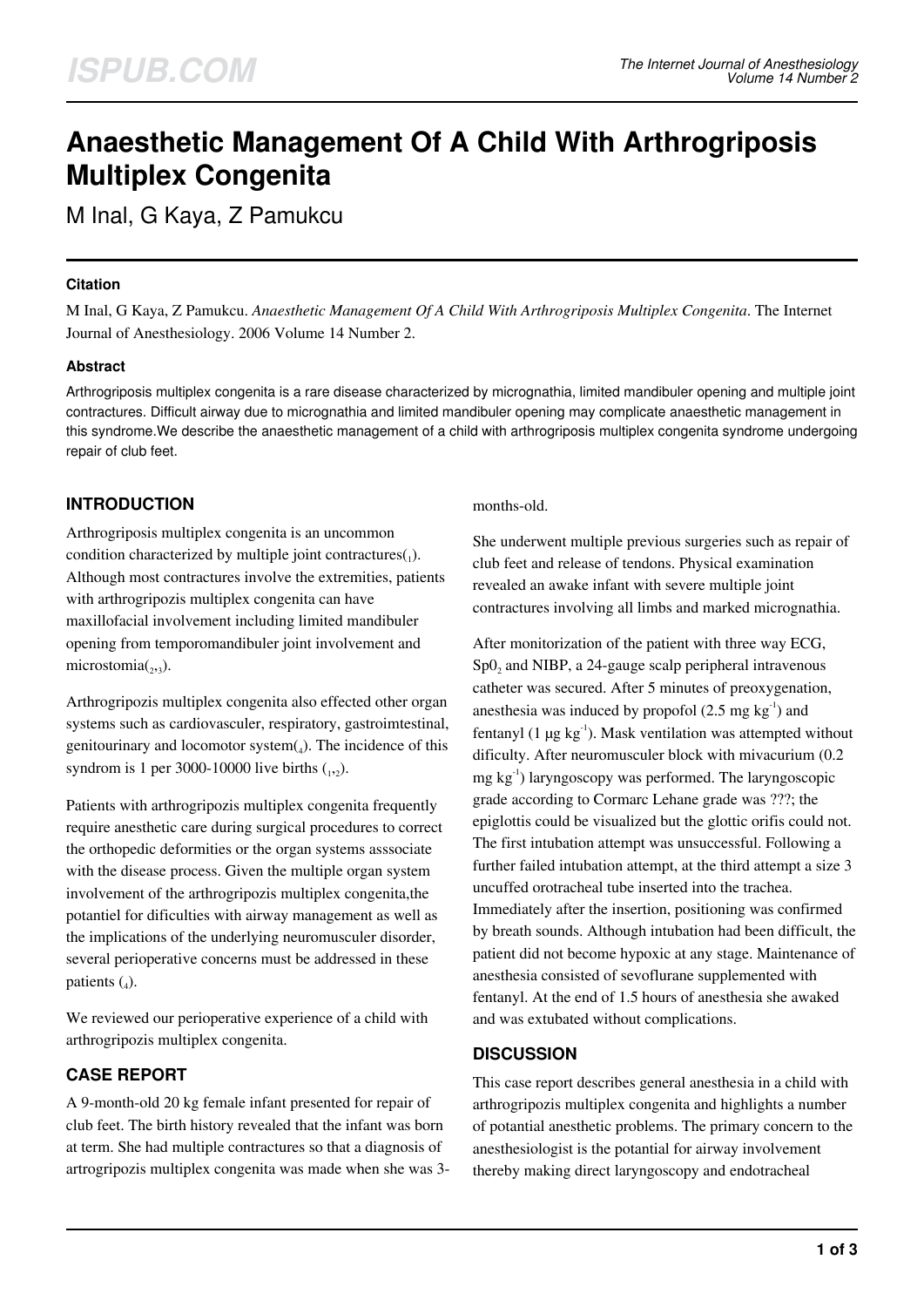#### intubation difficult  $_{(2,3,4,5)}$ .

The most common maxillafacial findings are decreased mandibular opening, micrognathia, a high arced palate, deficient musculature of the orofaringeal complex, limited tongue protusion, cleft palate, Pierre-Robin like sequence, short neck, torticollis and hemangiomas of the upper face (3,4,5,6). Steinberg et al. reviewed the findings in 23 patients with artrogripozis multiplex congenita and noted a 22 % incidence of maxillofacial involvement with limited mouth opening in three of the 23 patients (<sup>3</sup> ). Martin et al. reviewed 25 % incidence of maxillofacial involvement with limited mouth opening in three of the 12 patients  $\binom{6}{6}$ .

In our case the patient had a limited mouth opening, micrognathia and a short neck. The laryngoscopy was difficult and we intubated the patient in the third attempt.

The limited mouth opening in patients with arthrogripozis multiplex congenita can be severe and may make direct laryngoscopy impossible (2,3,4,5). Thomas et al. reported a 3 year old patient with arthrogripozis multiplex congenita who presented for TMJ surgery whose initial maximum interincisal opening was only  $9 \text{ mm } (5)$ . In our case the child has a limited mouth opening with an interincisal opening only 10 mm.

The patients with arthrogripozis multiplex congenita may be more susceptible to the respiratory depressant effects of various intravenous and inhalation anaesthetics  $(1, 2, 4)$ . Respiratory problems in intraoperative period and postoperative period may be related to associated myopathy, pulmonary hypoplasia and spine deformities (1,4,6). In our case we noted nothing about postoperative atelectasis or a restrictive respiratory pattern, but we would suggest close monitoring for postoperative respiratory function.

Baires et al. reviewed 396 anaesthetic agents in 67 patients with arthrogripozis multiplex congenita and found no episodes of MH with exposure to known triggering agents  $_{7}$ ). In our case we are not noted intraoperative hyperthermiae.

The choice of neuromusculer agent is also important in patients with arthrogripozis multiplex congenita. In patients with an identified underlying myopathic disorder, there may be an exaggered hyperkalemic response and there may be a caution to the use of succinylcholine $(7)$ .

As sensitivity to nondepolarizing neuromusculer blocking agents has been reported in patients with underlying neurologic and myopathic conditions, our preference was the use of of a short acting relaxant such as mivacurium  $\binom{8,9,10}{6}$ .

In summary, this report highlights the anaesthetic management of arthrogripozis multiplex congenita, which may be complicated by a difficult airway becouse of micrognathia. Appropriate preoperative evaluation and preparation is required.

## **CORRESPONDENCE TO**

Mehmet Turan Inal Trakya Univercity Faculty of Medicine Department of Anaesthesiology 22030 Edirne, Turkey Tel:+902842357641 Fax:+902842358096 e-mail: mehmetturaninal@yahoo.com

### **References**

1. Thompson GH, Bilenker RM. Compherensive management of artrogripozis multiplex congenita. Clin Orthop 1985;194:6-14

2. Epstein JB, Wittenberg GJ. Maxillofacial manifestations and management of arthrogryposis: literature review and case report. J Oral Maxillofac Surg 1987; 45: 274-279. 3. Steinberg B, Nelson vs, Feinberg SE et al. Incidence of maxillofacial involvement in arthrogryposis multiplex congenita. J Oral Maxillofac Surg 1996; 54: 956-959. 4. Oberoi GS, Kaul HL, Gill IS et al. Anaesthesia in arthrogryposis multiplex congenita: case report. Can J Anaesth 1987; 34: 288-290.

5. Thomas JA, Chiu-Yeh M, Moriconi ES. Maxillofacial implications and surgical treatment of arthrogryposis multiplex congenita. Compend Contin Educ Dent 2001; 22: 588-592.

6. Martin S, Tobias JD. Peroperative care of the child with athrogryposis. Pediatr Anesth 2006 ;16:31-37.

7. Baines DB, Douglas ID, Overton JH. Anaesthesia for patients with arthrogryposis multiplex congenita: what is the risk of malignant hyperthermia? Anaesth Intensive Care 1986; 14: 370-372.

8. Tobias JD, Atwood R. Mivacurium in patients with Duchenne muscular dystrophy. Pediatr Anesth 1994; 4: 57-60.

9. Nguyen NH, Morvant EM, Mayhew JF. Anesthetic management for patients with arthrogryposis multiplex congenita and severe micrognathia: case reports. J Clin Anesth 2000;12:227-30

10. Yingsakmongkol W, Kumar SJ. Scoliosis in arthrogryposis multiplex congenita: results after nonsurgical and surgical treatment. J Pediatr Orthop 2000; 20: 656-661